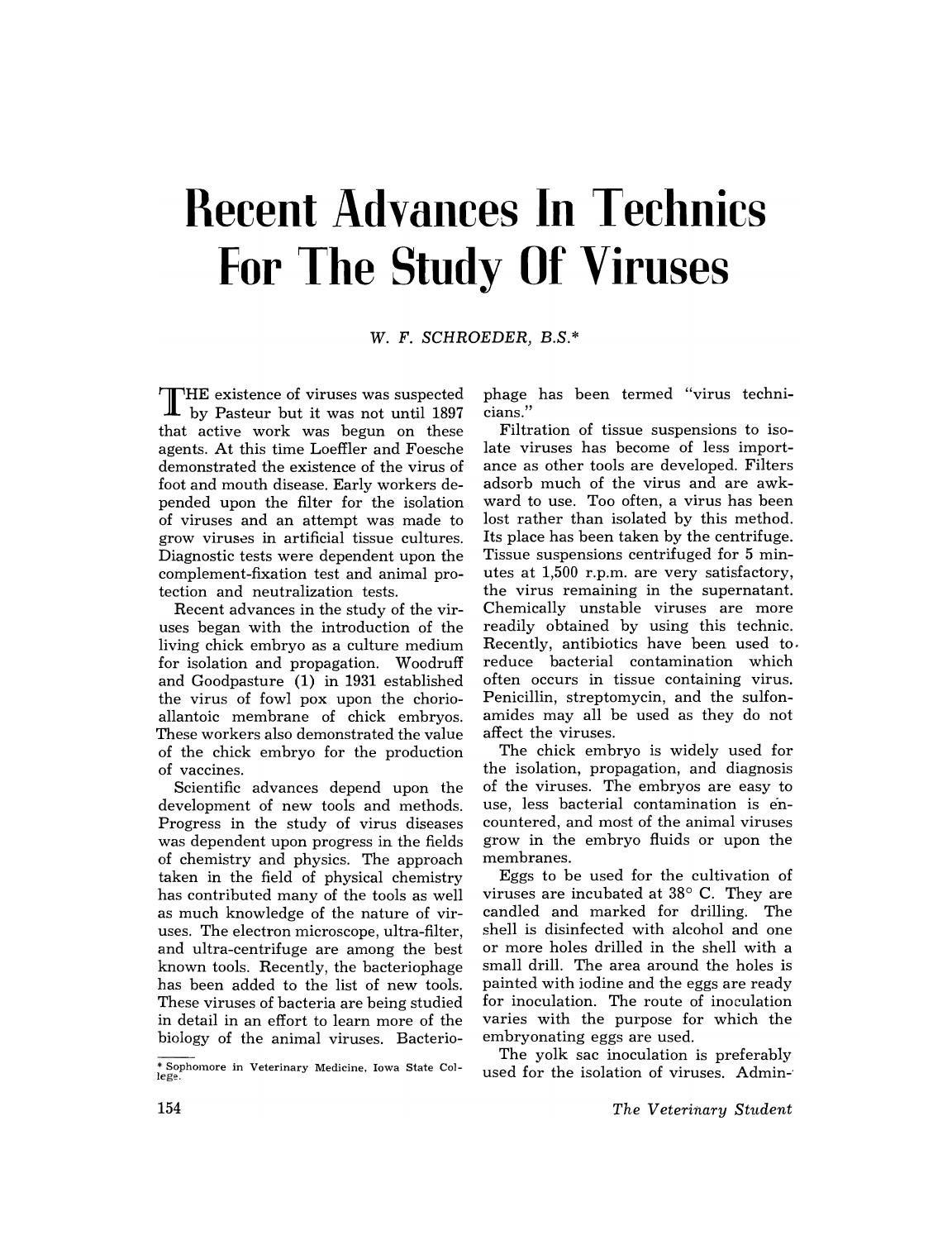istration of viruses by way of the yolk sac results in a high per cent of infection of the embryos, membranes, and extra-embryonic fluids. A 5-day-old embryo is inoculated with 0.1 ml. to 1.0 ml. of a virus suspension through a hole in the shell over the air sac. A 10 ml. syringe with a 1.25 inch 20-gauge needle is used. In an alternate method, the inoculum is introduced through a hole in the shell opposite the embryo.

The chorio-allantoic route of inoculation is used primarily for the propagation of viruses. It has been found of special value in maintaining serial passage of viruses. Pathologic changes on the membrane are of diagnostic value and of use in titrating the pox virus. Using an 11- or 12-day-old embryo, 2 holes are drilled in the shell, one over the air sac, the other on the side. The chorio-allantoic membrane is drawn away from the egg shell by means of suction applied to the hole over the air sac. The inoculum is dropped upon the exposed membrane or is inoculated into the chorio-allantoic sac with a 27-gauge needle.

Two other routes of inoculation, intravenous and intraembryonic, are used in research studies. An 11- or 12-day-old embryo is used. The virus of rabies may be adapted to the chick embryo by the latter route.

Inoculated eggs are sealed with collodion or scotch tape and incubated at the temperature best suited to the growth of the virus. This may range from  $35^{\circ}$  C. for influenza,  $37^{\circ}$  C. for psittacosis, or  $38^{\circ}$  C. for the rinderpest virus. Eggs that die within 24 to 48 hours are usually discarded and considered contaminated. The virus of equine influenza is able to kill 95 percent of the eggs in 18 hours and this must be taken into consideration. Eggs that die after 48 hours are stored in the ice box. When 50 per cent of the eggs have died, the membranes, extra-embryonic fluids, and embryos of both living and dead embryos are harvested. The tissues and fluids are stored in a deep freeze and can be used for further egg inoculations or for animal experimentation.

The susceptible experimental animal has been widely used in studying viruses.

*Spring, 1947* 

Often, the animal used is expensive and awkward to handle as in the case of the monkey used in studying poliomyelitis, the cow for rinderpest, and the pig for hog cholera. Fortunately most viruses are infective for either the chicken, rabbit, guinea pig, mouse, rat or hamster.

A recent approach taken by investigators has been the adaptation of a virus to a resistant animal by alternate animal passage. Baker (2) demonstrated this technic and pointed out its significance. He was able to establish and maintain in serial passage the virus of rinderpest in rabbits. The virus was alternately transferred from its natural host, the cow, to a rabbit and then back again to a calf. In the passage, the virulence of the virus was increased for the rabbit and clinical symptoms were observed. A similar result was obtained with the virus of hog cholera, alternation being made between pigs and rabbits.

### Serial Passage

A related technic, that of serial passage in one animal has been used to attenuate the virus. Often the 2 technics are combined. The virus of yellow fever has been attenuated by passing the virus from the monkey to mice. By carrying the virus in serial transfer through many generations of mice, the virus become highly virulent for the mice but avirulent for the monkey and man. During the serial passage, a virus is often carried blindly, a febrile response in the infected animal being the only indication as to when the virus should be transferred. Occasionally a virus may be lost in serial passage if the febrile reaction is missed.

In vivo and in vitro tests are used to identify unknown viruses, detect immune bodies in animals, and to determine the potency of a vaccine. The in vivo animal protection and neutralization tests are used to demonstrate cellular immunity. The protection test is carried out by immunizing an animal with suspect serum or vaccine to be tested. Following an interval of a week after the last immunizing injection, the animal is given a dose of virulent virus. Survival of the animal to